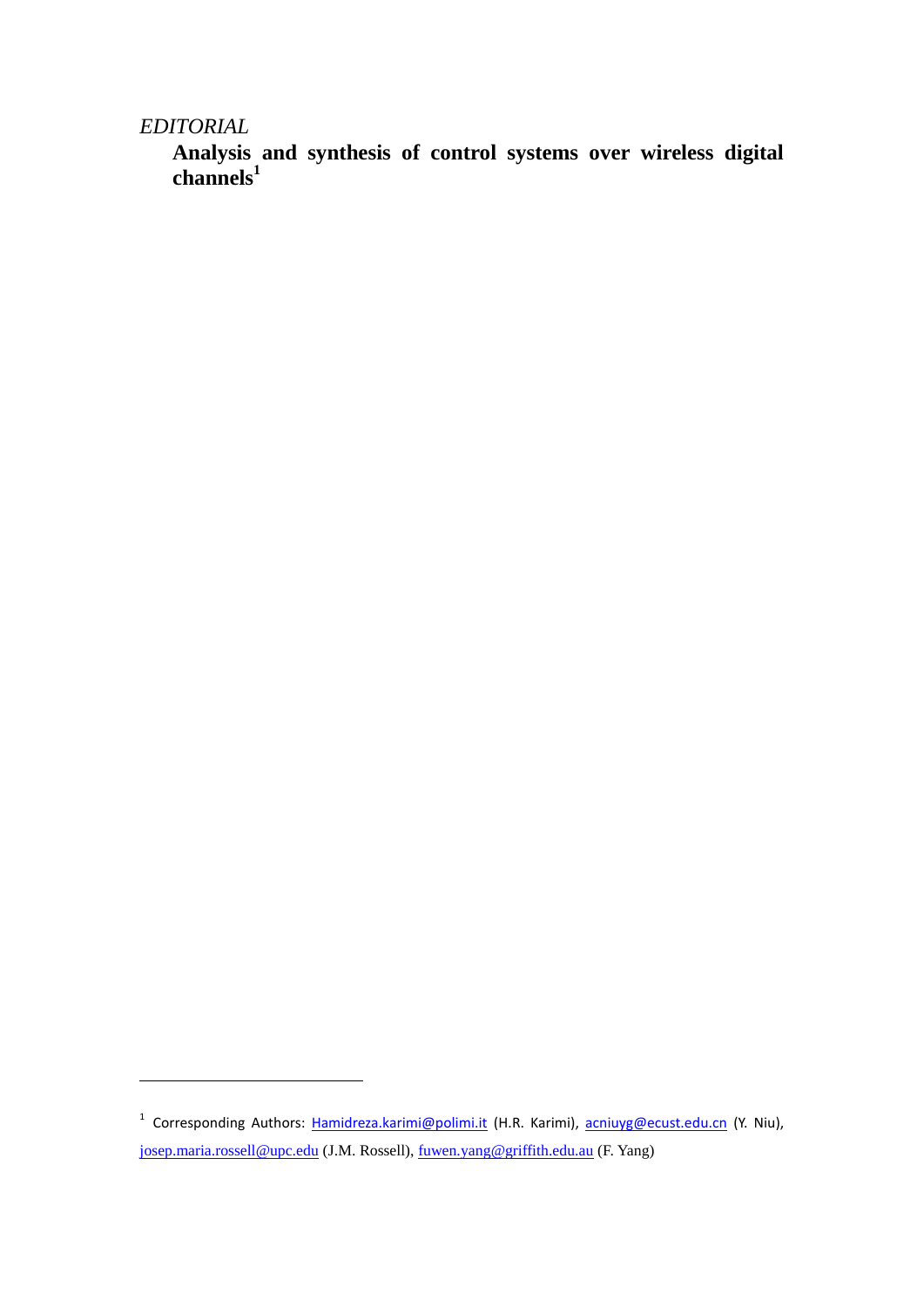With the development and integration of theories of information, communication and control, large-scale and spatially distributed control systems over wireless digital channels are now widely applied in intelligent transportation, industrial automation and advanced manufacturing, for instance. The use of wireless networks in control systems allows for modular and flexible system design, e.g., distributed processing and interoperability, simple and fast implementation, e.g., reduced wiring and powerful configuration tools, and reduced installation and maintenance costs. However, the analysis and design of such systems pose new challenges due to packet loss, data quantization, channel fading, communication delay, asynchronous sampling and so on. In the past decades, although some fundamental aspects have been studied, there are several open issues that still need to be addressed such as the performance analysis of networked systems, the modeling and congestion control of wireless networks, co-design of wireless networked control systems, distributed estimation and control.

Different than a number of well-established journals in the areas of information processing, communication networks and control theory, the primary objective of this Special Issue in Journal of The Franklin Institute is to bring together the latest approaches to understanding, analyzing and controlling systems over wireless digital channels in a quantitative way and to identify critical issues and challenges for future investigation on network modeling for wireless networked systems; congestion control of wireless networks; stabilization of wireless networked systems; analysis of networked systems over digital fading Channels; distributed estimation and control under communication constraints; co-design of networks and control systems, for instance. Based on this focus the special section has accepted fourteen high-quality papers after rigorous peer-review processes, the contents of which are summarized as follows.

Within the context of model-predictive-control, Gautam et

al. in the work entitled '*Communication–computation tradeoff in distributed consensus optimization for MPC-based coordinated control under wireless communications*' developed an analysis of the tradeoff between repeated communications and computations for a fast distributed computation of global decision variables in a model-predictive-control (MPC)-based coordinated control scheme. The authors considered a coordinated predictive control problem involving uncertain and constrained subsystem dynamics and employ a formulation that presents it as a distributed optimization problem with sets of local and global decision variables where the global variables are allowed to be optimized over a longer time interval. Considering a modified form of the dual-averaging-based distributed optimization scheme, the authors explored convergence bounds under ideal and non-ideal wireless communications and determine the optimal choice of communication cycles between computation steps in order to speed up the convergence per unit time of the algorithm. Finally, the authors applied the algorithm for a class of dynamic-policy based stochastic coordinated control problems and illustrated the results with a simulation example.

In the work done by Amine Sid et al. (*Medium access scheduling for input reconstruction under deception attacks*), the authors developed a novel approach of state filtering scheme and the sensor scheduling co-design for cyber-physical systems subject to random deception attacks. Such cyber attacks are switching disturbances that affect the input information transmitted from the controller to the plant through a constrained communication network. The cyber-physical system dynamics can be modelled as an augmented state model, while the unknown input reconstruction is obtained from a modified Kalman filter recursions under communication constraints. To deal with limited bandwidth constraint, a periodic sensor scheduling strategy is proposed in order to ensure the minimization of disturbances and cyber-attack effects.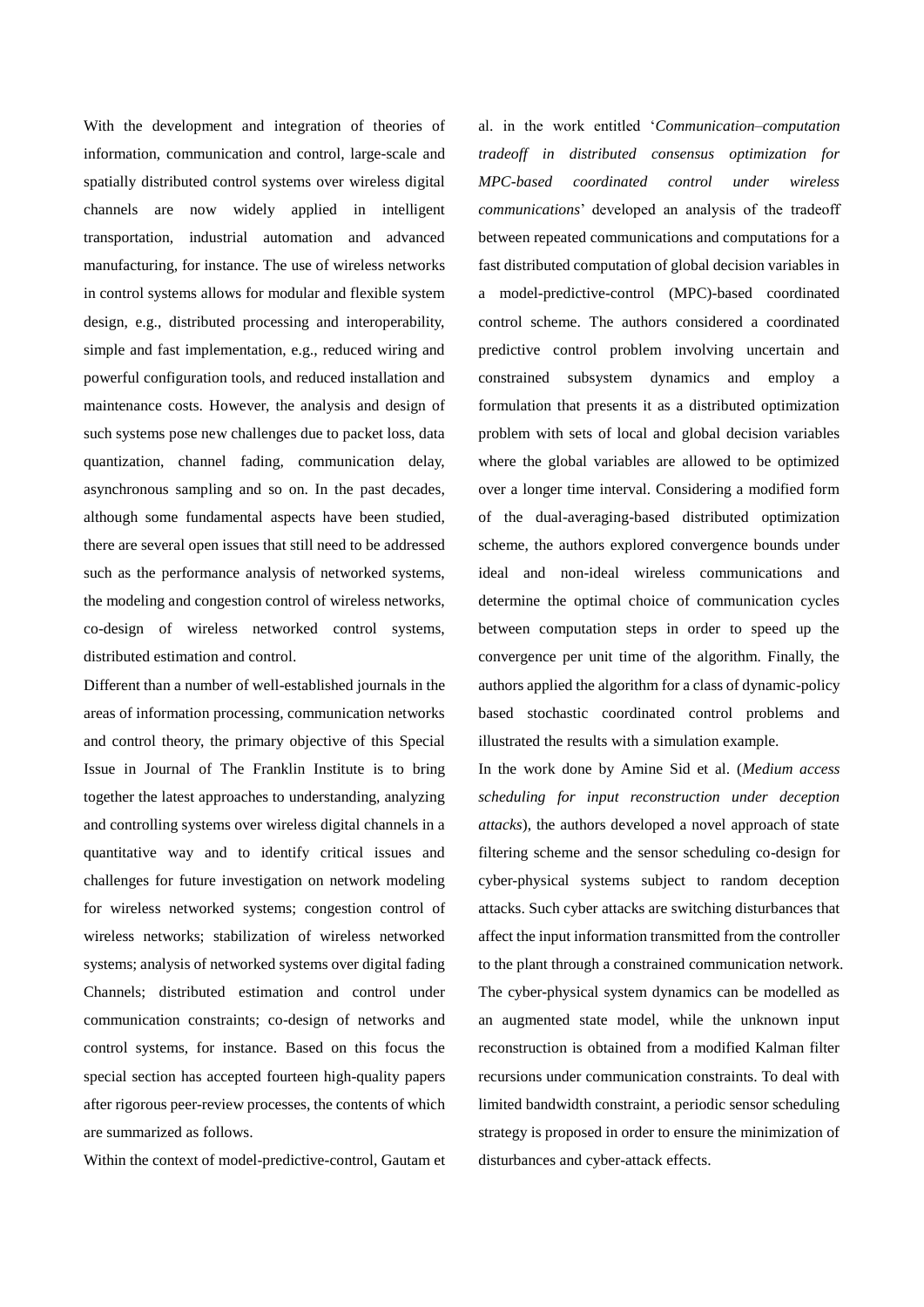In the work done by Rezaee and Abdollahi (*Discrete-time consensus strategy for a class of high-order linear multiagent systems under stochastic communication topologies*), the authors studied the problem of achieving consensus in a class of high-order discrete-time multiagent systems. It is supposed that the network topology is dynamic and the existence of a communication link between each two agents is stochastic. Based on the concept of discrete-time super-martingales, the authors proposed a Lyapunov-based high-order protocol which guarantees achieving almost sure consensus in the network in the presence of some conditions. The main contribution of the paper compared with existing results for consensus control of high-order multiagent systems under stochastic networks is that the proposed consensus protocol in this paper requires no knowledge on the set of feasible topologies (topologies with nonzero probabilities), and can be designed without computing the eigenvalues of the coupling matrices associated with the feasible topologies. In this condition, the computational costs of the consensus protocol design will be decreased significantly. The results are finally validated via a numerical example.

For the work done by Song et al. (*Robust finite-time dissipative control subject to randomly occurring uncertainties and stochastic fading measurements*), the authors investigated the finite-time dissipative control problem for a class of discrete stochastic systems under the circumstance of wireless communication networks, in which both randomly occurring uncertainties and stochastic fading measurements are involved. A modified stochastic Rice fading model with disturbance-dependent Gaussian noise is put forward to better reflect the fading phenomena in complex wireless communication networks. By introducing a novel concept of finite-time stochastic exponential dissipative, this work designs a state-feedback controller such that the closed-loop system is finite-time stochastic bounded with a prescribed exponential dissipativity performance. Moreover, some

parameters-dependent sufficient conditions on the existence of the finite-time dissipative controller are derived and the corresponding computation algorithm is given. A numerical example is finally provided to illustrate the effectiveness of the proposed design approach.

The work entitled '*Mixed time/event-triggered distributed predictive control over wired-wireless networks*' by Zou et al. investigated the problem of mixed time/event-triggered dual-mode distributed predictive control (DPC) for constrained large-scale linear systems subject to bounded disturbances. Considering the effects of two different communication modes and introducing a prediction error between the current actual state and predicted state, the event-triggering condition is derived for each event-triggered subsystem. Based on this, a mixed time/event-triggered dual-mode DPC algorithm is proposed in view of the asynchronous coordination among subsystems. Furthermore, the sufficient conditions to ensure the recursive feasibility and closed-loop stability of mixed triggered DPC are developed. Finally, a multi-vehicle control system was provided to verify the effectiveness of the proposed approach.

The work entitled '*Observer-based decentralized event-triggered* <sup>∞</sup> *control for networked systems*' by Zhang et al. investigated the problem of observer-based decentralized event-triggered  $H_{\infty}$  control for networked systems. The system measurements and control inputs are grouped into several nodes. An event-triggered transmission scheme is introduced to choose those necessary signals to be transmitted from the plant to the observer and from the controller to the actuator, where signals from control input nodes and from measurement nodes are released not necessarily synchronously. Under the decentralized event-triggered transmission scheme,  $H_{\infty}$  performance analysis for the resultant closed-loop system is made, and an algorithm to designing suitable observers and controllers is presented as well. Moreover, a sufficient condition is derived such that the inter-event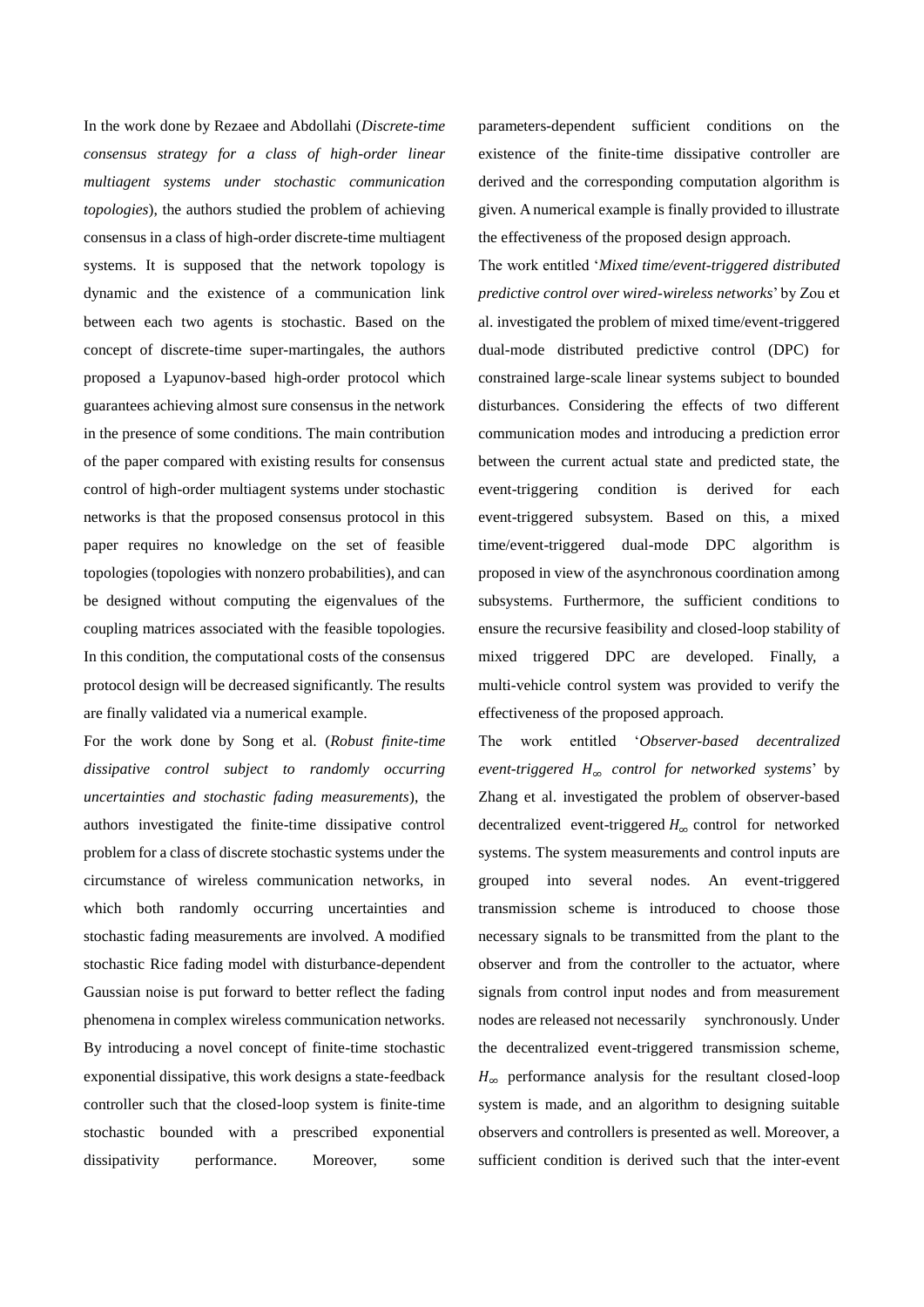time is strictly greater than zero. Finally, two examples are given to show the effectiveness of the method proposed in this paper.

For the work done by Yan et al. (*Distributed event-triggered*  $H_{\infty}$  *state estimation for T–S fuzzy systems over filtering networks*), the authors investigated the problem of distributed event-triggered  $H_{\infty}$  filtering over sensor networks for a class of discrete-time nonlinear system modeled by a set of linear Takagi–Sugeno(T–S) fuzzy models. In the filtering network, every individual filter receives the measurement information from the nonlinear plant, meanwhile, each filter can exchange the information with the other filters. Event-triggered communication scheme is applied to determine whether or not the current instant information should be transmitted to the quantizer. Distributed fuzzy filters are designed to guarantee the  $H_{\infty}$  disturbance attenuation level for the error estimation of the filtering network. Finally, a simulation example was provided to illustrate the effectiveness of the proposed filter design approach.

For the work done by He et al. (*Finite-time synchronization of cyclic switched complex networks under feedback control*), the authors studied the problem of global finite-time synchronization between two cyclic switched complex dynamical networks via feedback control. Based on the cyclic dwell time approach, finite-time stability theorem and some inequality techniques, several sufficient criteria are proposed to ensure finite-time synchronization for a class of cyclic switched complex networks (CSCNs) with and without coupling delay. The obtained criteria not only provide a feasible approach to design state feedback controllers but also fully reveal the trade-off among the cyclic dwell time, the finite convergence time and the initial state. Finally, numerical simulations are given to illustrate the effectiveness of the proposed results.

In the work done by Yao and Li (*Input–output finite-time stabilization of a class of nonlinear hybrid systems based*  *on FSM with MDADT*), the authors studied the problem of input–output finite-time stabilization for a class of nonlinear impulsive hybrid systems based on finite state machine (FSM). First, the concept of input–output finite-time stability (IO-FTS) is extended for such hybrid systems, then, the stability analysis is given by combining the multiple Lyapunov functions (MLFs) method and mode-dependent average dwell time (MDADT) technique, the corresponding sufficient conditions are derived and proved. Furthermore, a state feedback controller is designed to stabilize the hybrid systems. Finally, a numerical example has been given to show the feasibility and effectiveness of the proposed controller.

For the work done by Sakthivel et al. (*Adaptive reliable output tracking of networked control systems against actuator faults*), the authors studied the reliable adaptive observer-based output tracking control problem for a class of networked control systems subject to actuator faults and external disturbances via equivalent-input disturbance technique. Notably, the reliable control design based on adaptive mechanism is implemented to compensate the on-line actuator faults automatically and an observer-based controller is introduced through communication networks to drive the output of controlled plant to track the output of a reference model. Moreover, due to the effect of network-induced delays and packet dropouts in the controller-to-actuator channel, the inputs of controlled plant and observer-based tracking controller are updated in an asynchronous way. Then, based on the asynchronous characteristic, the resulting closed-loop networked control system is formulated with two interval time-varying delays for obtaining the required result. In particular, the equivalent-input disturbance approach improves the disturbance rejection performance and it does not require any prior knowledge of the disturbances. By constructing a suitable Lyapunov–Krasovskii functional and using free-weighting matrix approach, a new set of sufficient conditions for the solvability of the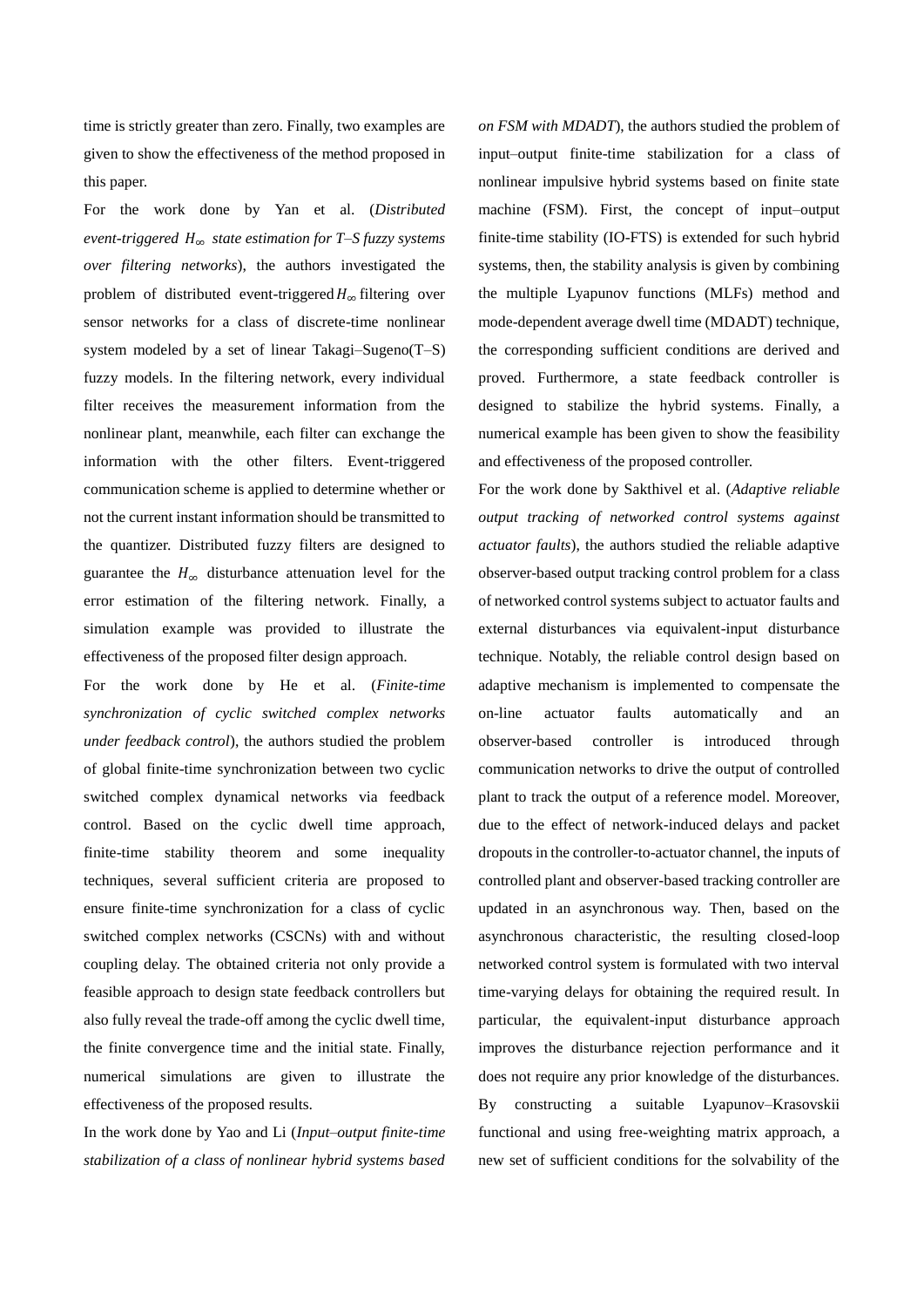addressed problem is derived in terms of linear matrix inequalities. At last, the proposed result is validated through two numerical examples and also a comparison study is presented which shows the effectiveness of the developed control scheme over some existing conventional control schemes.

In the work by Zhang et al. (*Output feedback control of networked systems with a stochastic communication protocol*), the authors addressed an output feedback control problem for a class of networked control systems (NCSs) with a stochastic communication protocol. Under the scenario that only one sensor is allowed to obtain the communication access at each transmission instant, a stochastic communication protocol is first defined, where the communication access is modelled by a discrete-time Markov chain with partly unknown transition probabilities. Secondly, by use of a network-based output feedback control strategy and a time-delay division method, the closed-loop system is modeled as a stochastic system with multi time-varying delays, where the inherent characteristic of the network delay is well considered to improve the control performance. Then, based on the above constructed stochastic model, two sufficient conditions are derived for ensuring the mean-square stability and stabilization of the system under consideration. Finally, two examples were given to show the effectiveness of the proposed method.

In the work done by Gu et al. (*Adaptive event-triggered control of a class of nonlinear networked systems*), the authors investigated an adaptive event-triggered communication scheme (AETCS) for a class of networked Takagi-Sugeno (T-S) fuzzy control systems. It is shown that the threshold of event-triggering condition has great influence on the maximum allowable number of successive packet losses. Different from the conventional method, the threshold, in this study, is dependent on a novel adaptive law which can be achieved on-line rather than a predefined constant, since the threshold with fixed

value is hard to suit the variation of the system. The stability and stabilization criteria are derived by using a new Lyapunov function. Finally, an example has been provided to demonstrate the design method.

The work entitled '*Multi-instant switching control of nonlinear networked systems under unreliable wireless digital channels*' by Xie et al. studied a new multi-instant switching controller design for nonlinear networked systems under unreliable wireless digital channels. The proposed controller can be viewed as an improvement of previous results concerned with the homogenous polynomials approach, since it presents a denser subdivision of the joint space of multi-instant normalized membership functions and therefore essentially yields an efficient multi-instant switching mechanism for the first time. As a result, more efficient results can be obtained in the study. Finally, an illustrative example has been provided to demonstrate the effectiveness of the multi-instant switching controller.

In the work by Wang et al. (*Transmission power allocation of NCSs with Markov channel assignment*), the authors studied networked control systems (NCSs) where the sensors communicate with the remote controller via a wireless fading channel. Each time the channel can accommodate just one sensor for communication and the access to the channel of the sensors is driven by a random event. When a sensor is triggered to send its measurement, it can choose to use a high power or a low power to save energy. The power level of the sensor determines the probability of successful packet reception at the controller. This work aims to find an appropriate transmission power allocation method for the sensors jointly with a system controller so that the NCS is stabilized with a given energy budget. By introducing a Markov chain model for the medium-access constraint and modeling the packet dropout as a Bernoulli process, the authors derived a new model and stability conditions for the NCSs, which are given in terms of the transition probabilities of the Markov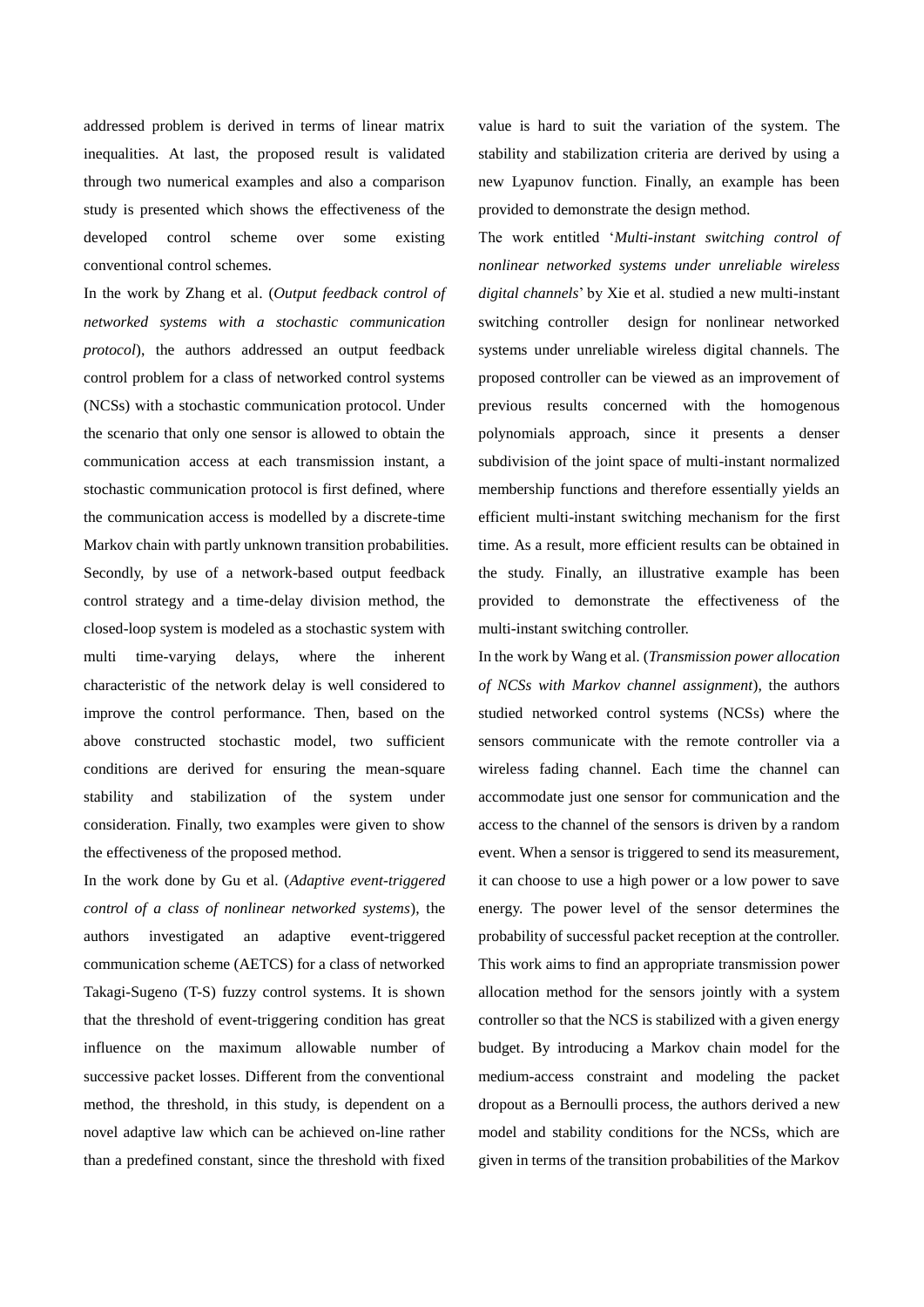chain and different packet reception rates. An interesting power scheduling policy is obtained and two kinds of controller design schemes are given depending on whether the medium-access status of the sensors is acknowledged to the controller or not. The results are then extended to the case of large-scale systems and an optimal co-design methodology which can stabilize the whole set of systems with largest stability margin is proposed. The effectiveness of the presented method is demonstrated by numerical simulations.

Finally, it is understood that the selected topics and papers are not a comprehensive representation of the area of this special section on modelling, analysis and synthesis of control systems over wireless digital channels. Nonetheless, they represent the rich and many-faceted knowledge that we have the pleasure of sharing with the readers. We would like to express appreciation to the authors for their excellent contributions, to the reviewers for the quality check of the special issue, and to the Journal of The Franklin Institute Editor-in-Chief, Journal Manger and the Editorial office staff for their great support.

## **Hamid Reza Karimi**

*Politecnico di Milano Department of Mechanical Engineering via La Masa 1, 20156 Milan, Italy Email: hamidreza.karimi@polimi.it*

**Yugang Niu**

*School of Info. Sci. & and Eng., East China Univ. Sci. & Tech. Shanghai, 200237, P. R. China Email: acniuyg@ecust.edu.cn*

## **Josep M. Rossell**

*Universitat Politècnica de Catalunya Department of Applied Mathematics III Av. Bases de Manresa, 61-73 08242 Manresa, Spain E-mail: josep.maria.rossell@upc.edu*

## **Fuwen Yang**

*Griffith School of Engineering, Griffith University QLD 4222, Australia E-mail: fuwen.yang@griffith.edu.au*



Hamid Reza Karimi received the B.Sc. (First Hons.) degree in power systems from the Sharif University of Technology, Tehran, Iran, in 1998, and the M.Sc. and Ph.D. (First Hons.) degrees in control systems engineering from the University of Tehran, Tehran, in 2001 and 2005, respectively. He is currently a professor of Applied Mechanics with the Department of Mechanical Engineering, Politecnico di

Milano, Milan, Italy. His current research interests include control systems and mechatronics. Dr. Karimi is the Editor-in-Chief of the Journal of DESIGNS and an Editorial Board Member for some international journals, such as the IEEE TRANSACTIONS ON INDUSTRIAL ELECTRONICS , the IEEE TRANSACTIONS ON CIRCUIT AND SYSTEMS —I: REGULAR PAPERS , the IEEE/ASME TRANSACTIONS ON MECHATRONICS, the IEEE TRANSACTIONS ON SYSTEMS, MAN, AND CYBERNETICS: SYSTEMS , Information Sciences , the IEEE ACCESS , IFAC-Mechatronics, Neurocomputing, the Asian Journal of Control, the Journal of The Franklin Institute, the International Journal of Control, Automation, and Systems, the International Journal of Fuzzy Systems, the International Journal of e-Navigation and Maritime Economy, and the Journal of Systems and Control Engineering. He is also a member of the IEEE Technical Committee on Systems with Uncertainty, the Committee on Industrial Cyber-Physical Systems, the IFAC Technical Committee on Mechatronic Systems, the Committee on Robust Control, and the Committee on Automotive Control. Dr. Karimi is a Senior Member of IEEE and awarded as the 2016 Web of Science Highly Cited Researcher in Engineering.



YugangNiu received his BSc degree from Hebei Normal University in 1986, and his MSc and PhD degree from the Nanjing University of Science & Technology in 1992 and 2001, respectively. His postdoctoral research was carried out in the East China

University of Science& Technology between 2001 and 2003. In 2003, he joined the School of Information Science & Engineering, East China University of Science & Technology, where he is currently a Professor.

From 2002 to 2012, as Research Associate or Research Fellow, respectively, he visited the University of Hong Kong, and City University of Hong Kong for many times. From January to March 2008 and July to August 2012, he visited the Brunel Universityas Visiting Research Fellow supported by the Royal